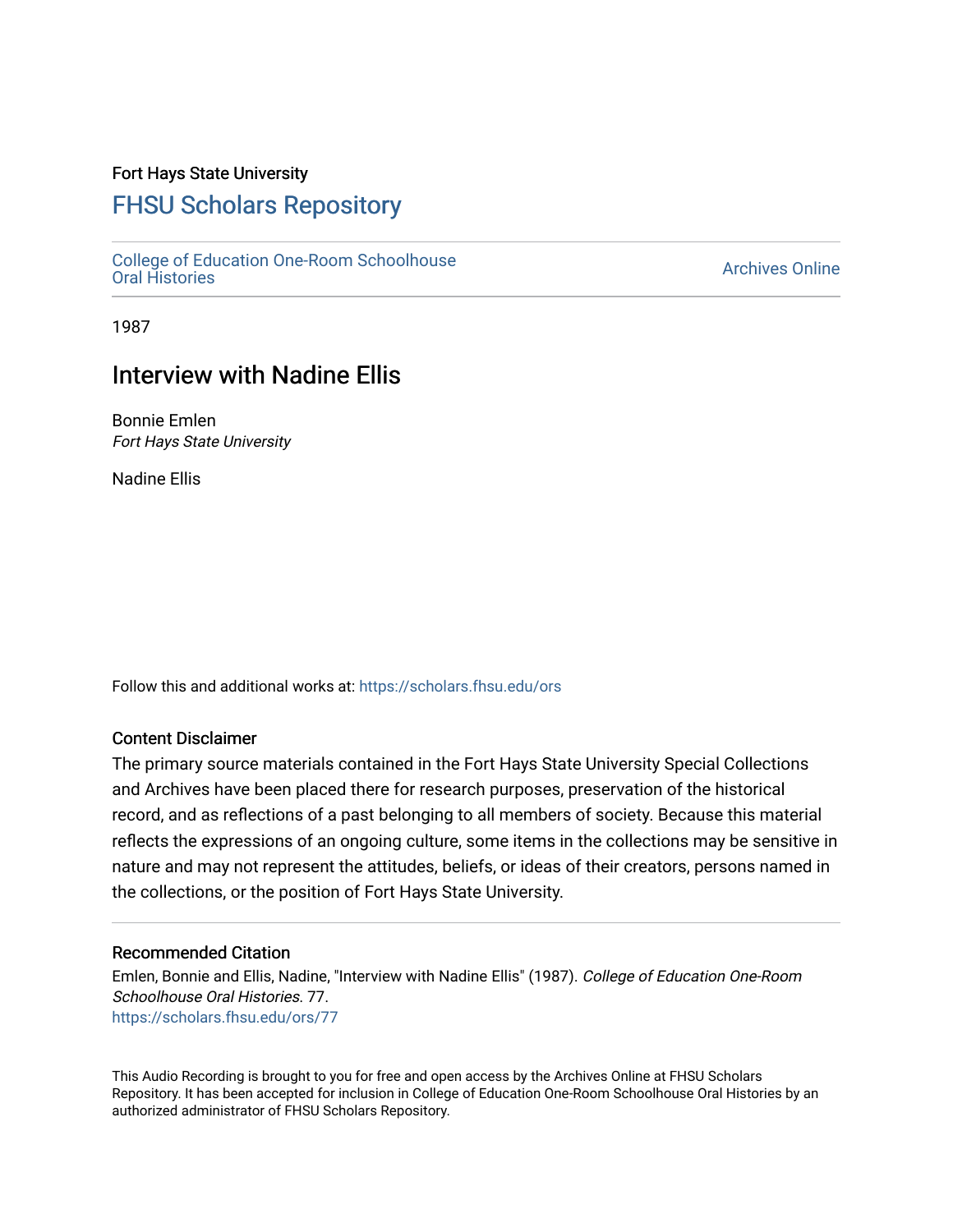#### CHAPTER TWO

### ORAL INTERVIEW WITH NADINE ELLIS

- Bonnie: I am talking today with Nadine Ellis, who has been a teacher in a one-room schoolhouse and also Superintendent of Schools in Trego County. I want to thank you for being willing to do this interview, Nadine. Shall we start with the first question concerning curriculum? Can you tell me what subjects were studied in the schools when you taught?
- Nadine: Yes, in the rural school, arithmetic, which we call math today, English, spelling, penmanship, geography, U.S. history, civics, Kansas history, agriculture, reading, physiology, art, music, phonics and numbers.
- Bonnie: All right. What was the length of the school day and the school year? Do you remember that?
- Nadine: Oh, approximately seven and a half hours and one hundred eighty days a year.
- Bonnie: What time did you start in the morning?
- Nadine: Nine.
- Bonnie: And went until four? That's what I remember.
- Nadine: Uh-huh.
- Bonnie: Did this change any while you were teaching?
- Nadine: No, it didn't.
- Bonnie: What was the name of the school?
- Nadine: I really didn't specify any school, having taught 17 years in rural schools.
- Bonnie: All in Trego County?
- Nadine: Yes.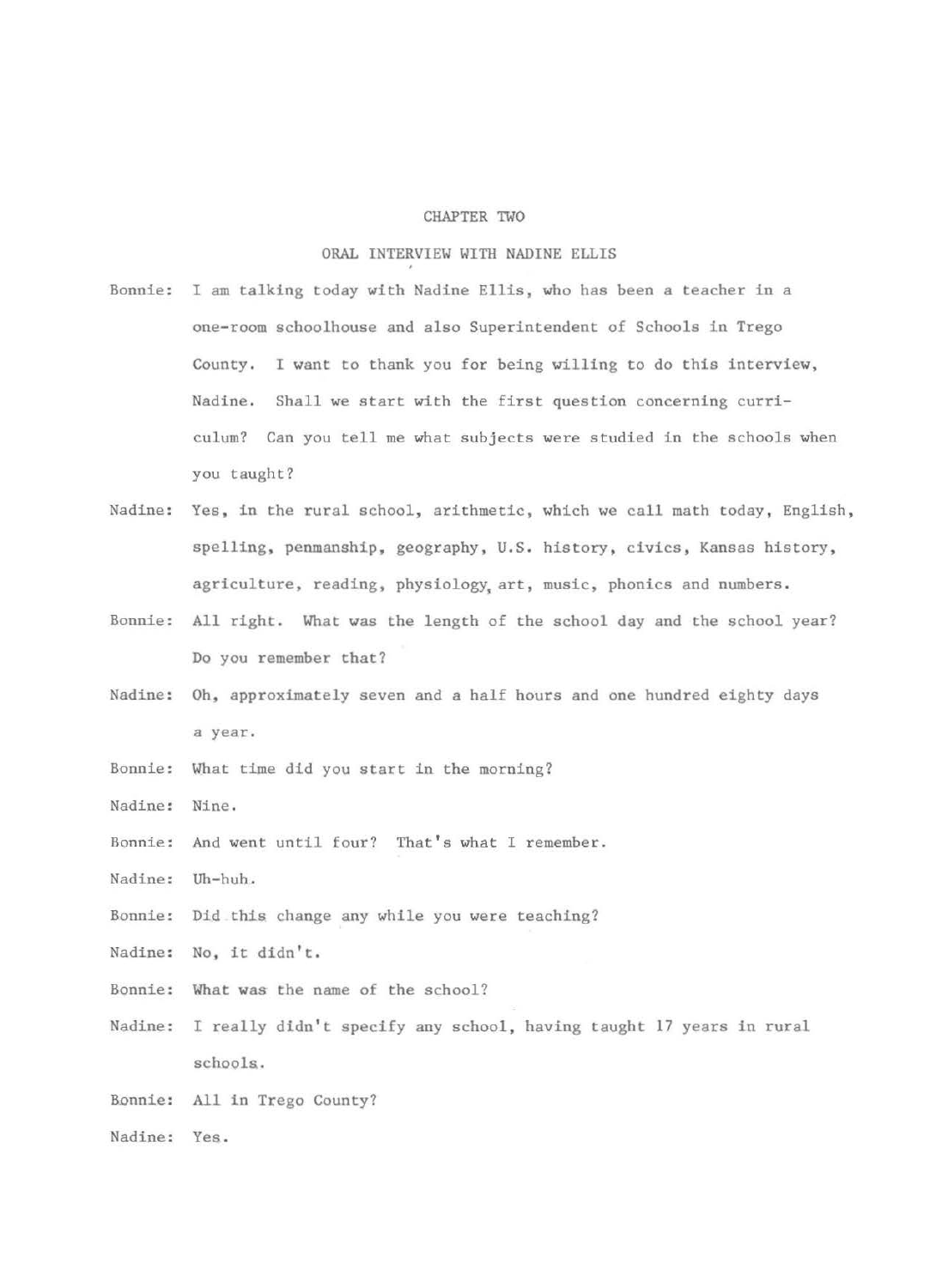- Bonnie: What about the teaching methods used?
- Nadine: We followed the course of study.
- Bonnie: Where did the course of study come from?
- Nadine: It came from the State Department.
- Bonnie: And what teaching aids were used or made available?
- Nadine: Very little; maps, library books and encyclopedias.
- Bonnie: Did you have to make your materials then?
- Nadine: Oh, yes.
- Bonnie: Were any special classes or unique educational services offered?
- Nadine: No.
- Bonnie: Describe the typical school day curriculum.
- Nadine: Well, this is guess work, I don't exactly remember, it's been too long ago. But we always had opening exercises. We either had music or I read to the children and numbers for the first graders, then math, all grades. By that time it was recess time. Then we had phonics, English classes, two-eight and penmanship for all. Then it was noon. We had geography, grades three-eight, U.S. history, word recognition and number work and agriculture. In the afternoon, that is afternoon, this is after recess, we had civics for the eighth grade, reading one-eight, spelling, two-eight and art when time permitted. Then, the last half of the year. we taught Kansas history and physiology.
- Bonnie: O.K. Were competency tests taken for promotion purposes?
- Nadine: Eighth grade was all.
- Bonnie: Did the schools have libraries?
- Nadine: Yes, but they weren't very adequate.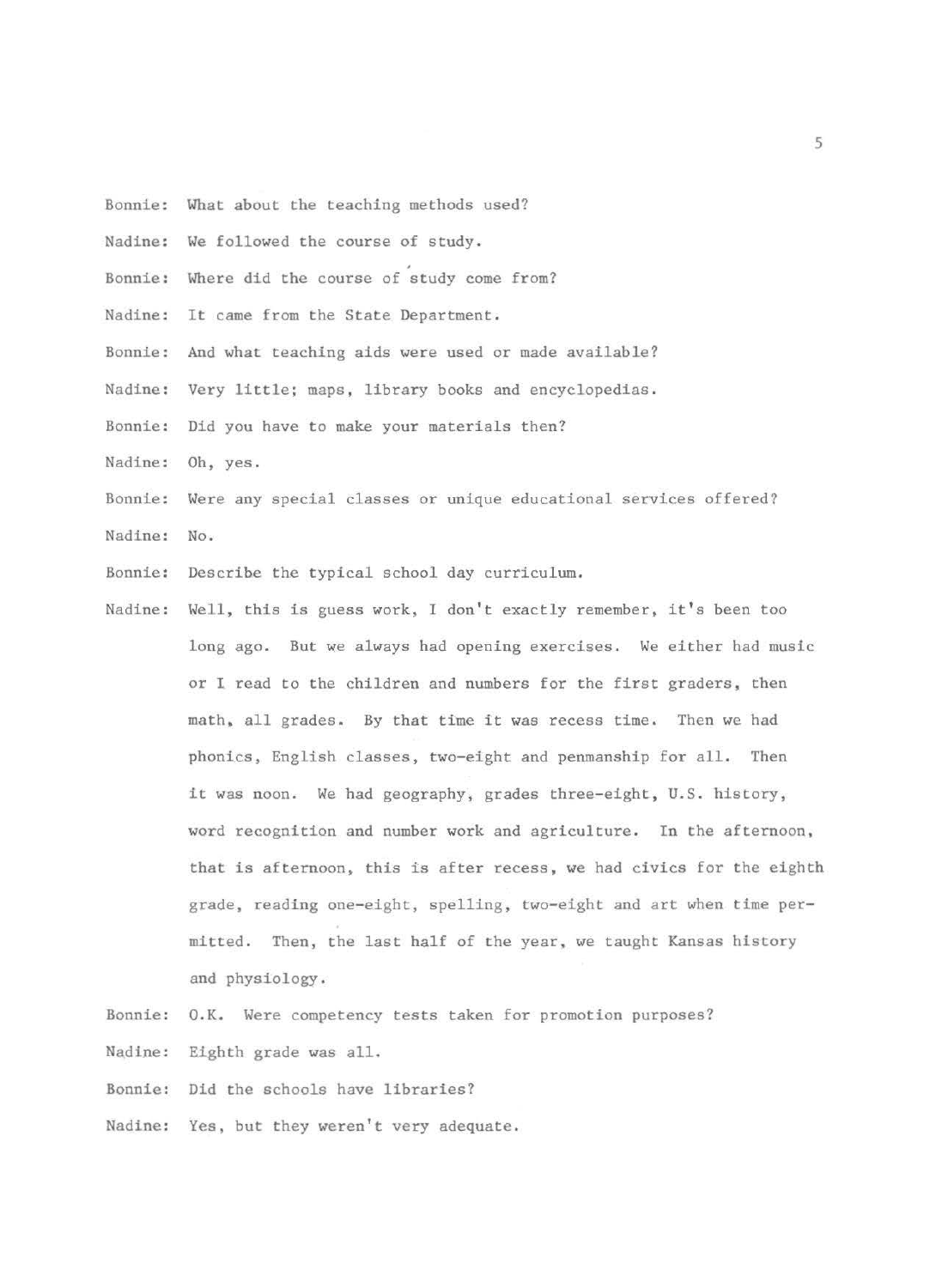Bonnie: How many books would you say there were? Approximately .

- Nadine: Oh, probably 75 and some of them were so old and obsolete you couldn' t use them.
- Bonnie: What would you say was the atmosphere of the educational program? Was it strict, loose, cold, or warm in the classroom?
- Nadine: Warm.
- Bonnie: What were some rules of the school that may have been different from today?
- Nadine: Well, all of the children were interested in getting an education and I wonder sometimes -- if they are today. And I think our schools had better discipline than we have today.
- Bonnie: So the children were more motivated you would say?
- Nadine: Right!
- Bonnie: What were some special observances of your schools? Christmas programs, spelling bees or music contests?
- Nadine: We had all of those.
- Bonnie: What was the usual age a child began school?
- Nadine: Six.
- Bonnie: Did this vary?
- Nadine: Sometimes, there really wasn't any set law. Sometimes parents waited until they were seven if the children were a little slow.

Bonnie: Did they ever start before six if they were fast?

- Nadine: No.
- Bonnie: Did many children move in and out of school during the year?
- Nadine: Very little.
- Bonnie: What was the greatest distance traveled by any student and what was the mode of transportation?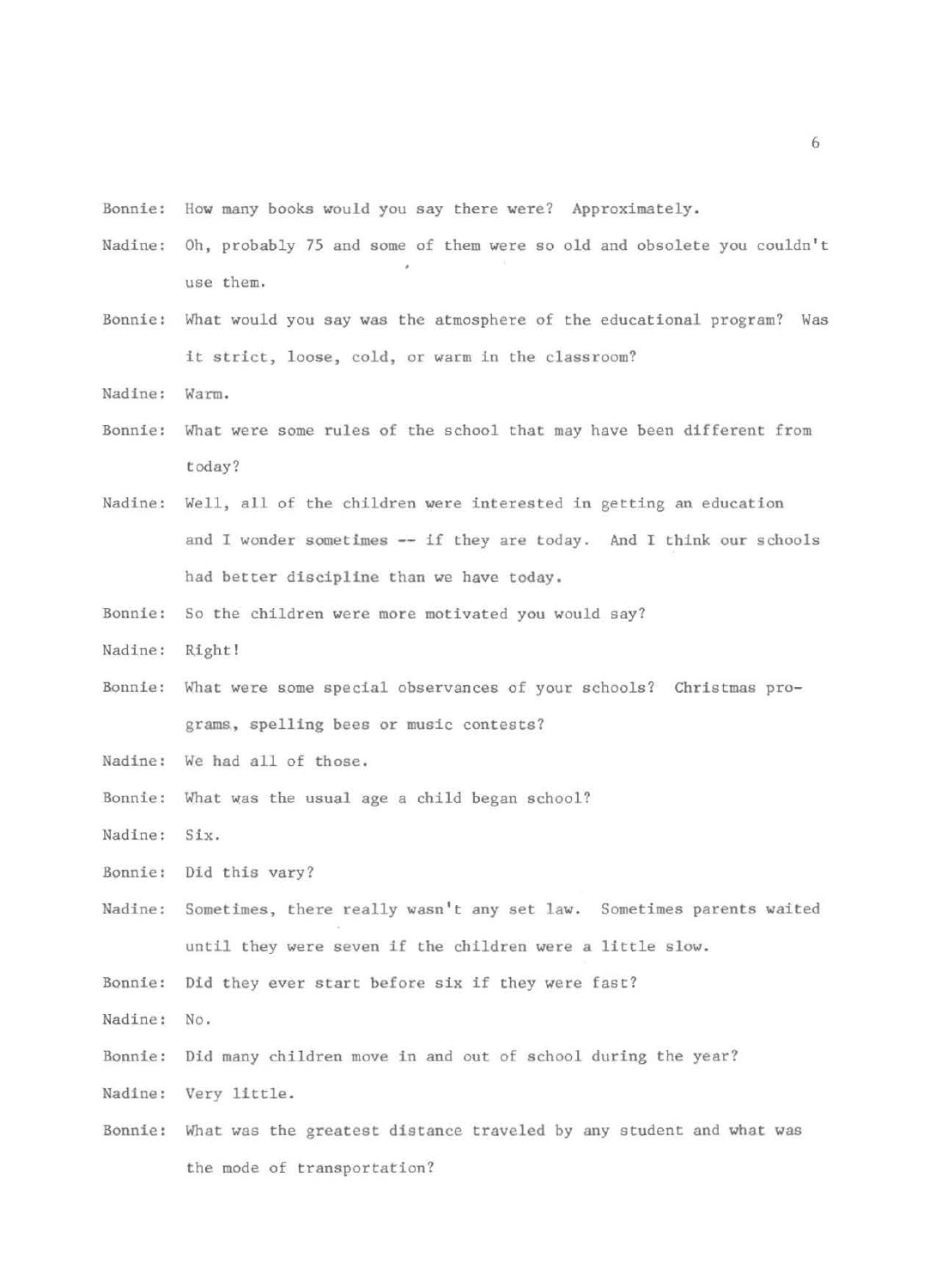- Nadine: Probably the fartherest was three miles. Usually most of them walked or their parents brought them in the car.
- Bonnie: How many students went to the school, usually?
- Nadine: Well, it would vary from twelve to thirty-six.
- Bonnie: And what grade levels did you teach?
- Nadine: All grades.
- Bonnie: What type of occupations did the students usually take up?
- Nadine: Usually farming for the boys and teaching for the girls.
- Bonnie: Did many students go on to college?
- Nadine: Not until later years. After the depression there were more that attended college.
- Bonnie: Did the students come from a particular cultural or heritage backgr ound?
- Nadine: Yes, German.
- Bonnie: Mostly German?
- Nadine: Yes.
- Bonnie: What was the average number of years a student spent in school?
- Nadine: Twelve.
- Bonnie: How many years was a student required to go to school?
- Nadine: Eight. Going back to their cultural background, some of the children who came to school in the first grade couldn't speak English at all. And that presented quite a problem. I couldn't speak German at all.
- Bonnie: Are there any outstanding students from those early schools?
- Nadine: Oh yes! Lawyers . . .
- Bonnie: What was the dress and overall appearance of the students?
- Nadine: Simple but neat and clean.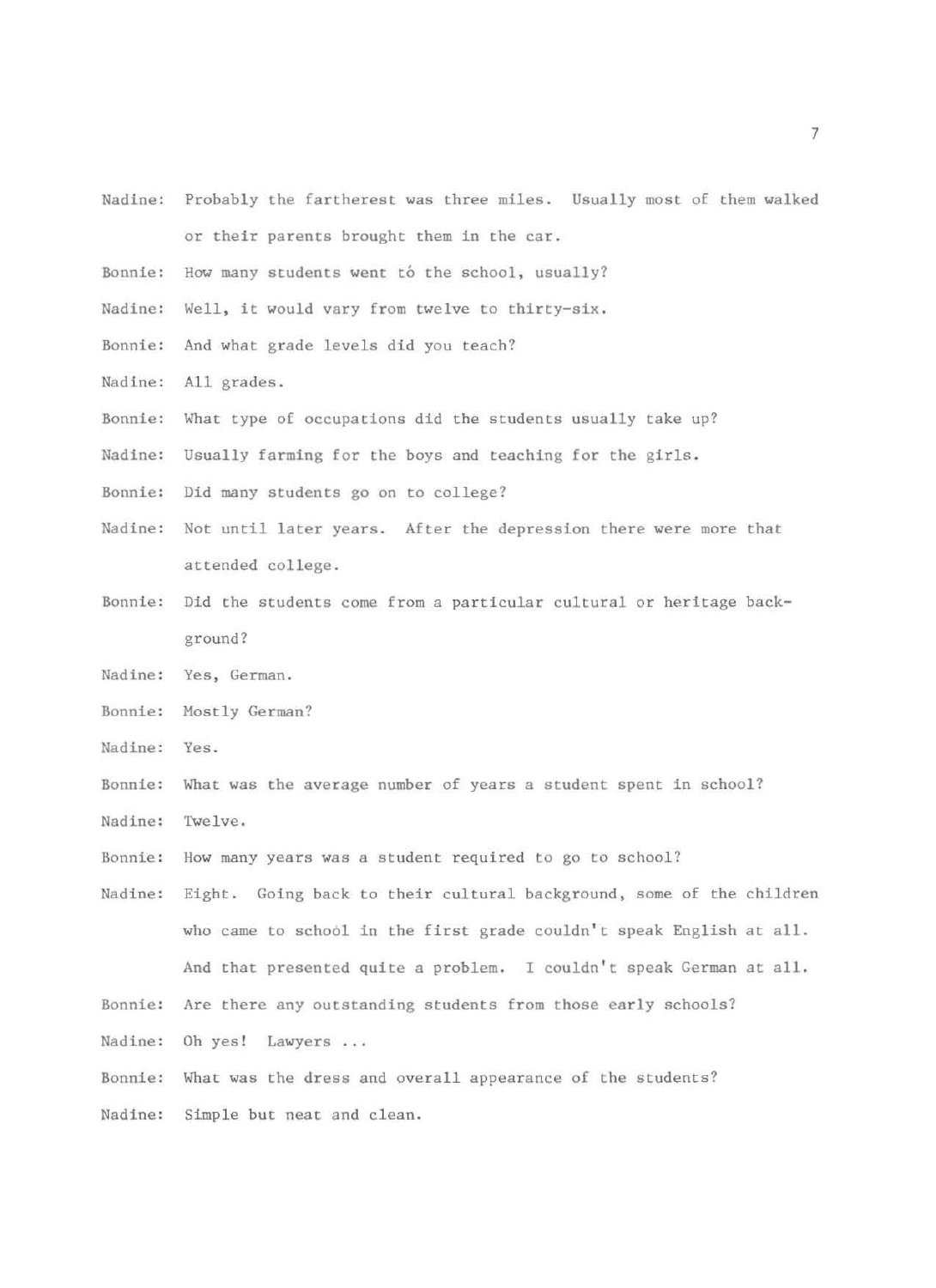- Bonnie: What was the cost of education to the student and his family?
- Nadine: Just their books.
- Bonnie: They had to buy their owri books?
- Nadine: Yes.
- Bonnie: We'll take all of the schools you taught in, in general, why were the schools built in the country?
- Nadine: I suppose the parents felt the need of an education for their children. And the mode of transportation was so slow at that time, they couldn't bring them into city schools. And I think they wanted their own schools.
- Bonnie: What were the boundaries of the school's jurisdiction?
- Nadine: I don't know exactly what that means. How large were the districts?
- Bonnie: How large were they? Why were they made in a certain area, certain size? Do you have an idea about that?
- Nadine: I don't know.
- Bonnie: How was it decided who went to school in those districts?
- Nadine: The people that lived in that particular district.
- Bonnie: Was the schoolhouse used for community social activities as well as for education?
- Nadine: Yes, some.
- Bonnie: What were some traditions peculiar to those schools?
- Nadine: I can't answer that either.
- Bonnie: Were there any German type traditions? They didn't hold Oktoberfest in those days, did they?
- Nadine: No.
- Bonnie: Was there a school board for the schools?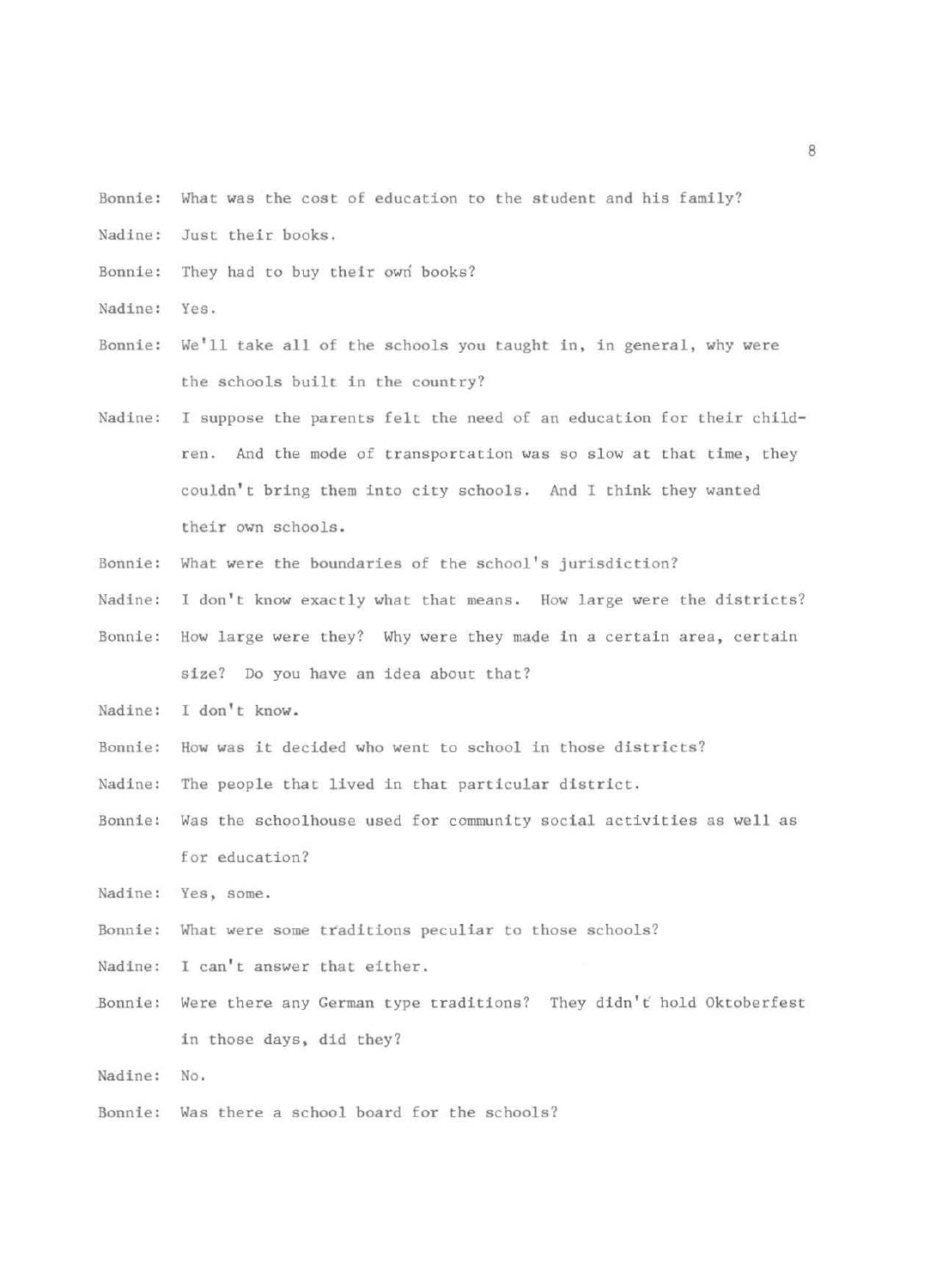- Nadine: Oh yes.
- Bonnie: Do you remember any school board members names?
- Nadine: I think I remember them all.
- Bonnie: Have any passed away?
- Nadine: Yes, many.
- Bonnie: Did the schools have an organization similiar to a P.T.A.?
- Nadine: No.
- Bonnie: Who hired and fired the teachers?
- Nadine: The school board.
- Bonnie: Did anyone else have input?
- Nadine: The County Superintendent and I'm sure the patrons did too.
- Bonnie: Parents could talk to the school board members?
- Nadine: That's right.
- Bonnie: Did any activities take place between schools?
- Nadine: Play days, ball games, spelling matches.
- Bonnie: Did the school make any lasting contributions to the community?
- Nadine: In what respect?
- Bonnie: Educating the young people.
- Nadine: I would think so.
- Bonnie: Why did those schools close?
- Nadine: Because of reorganization and lack of pupil attendance.
- Bonnie: Was land purchased or given to the school?
- Nadine: It was usually given by someone in the district, sometimes it was purchased .
- Bonnie: Where did the funds for the construction of the school come from?
- Nadine: Taxes from the district.
- Bonnie: What was your salary when you first started teaching?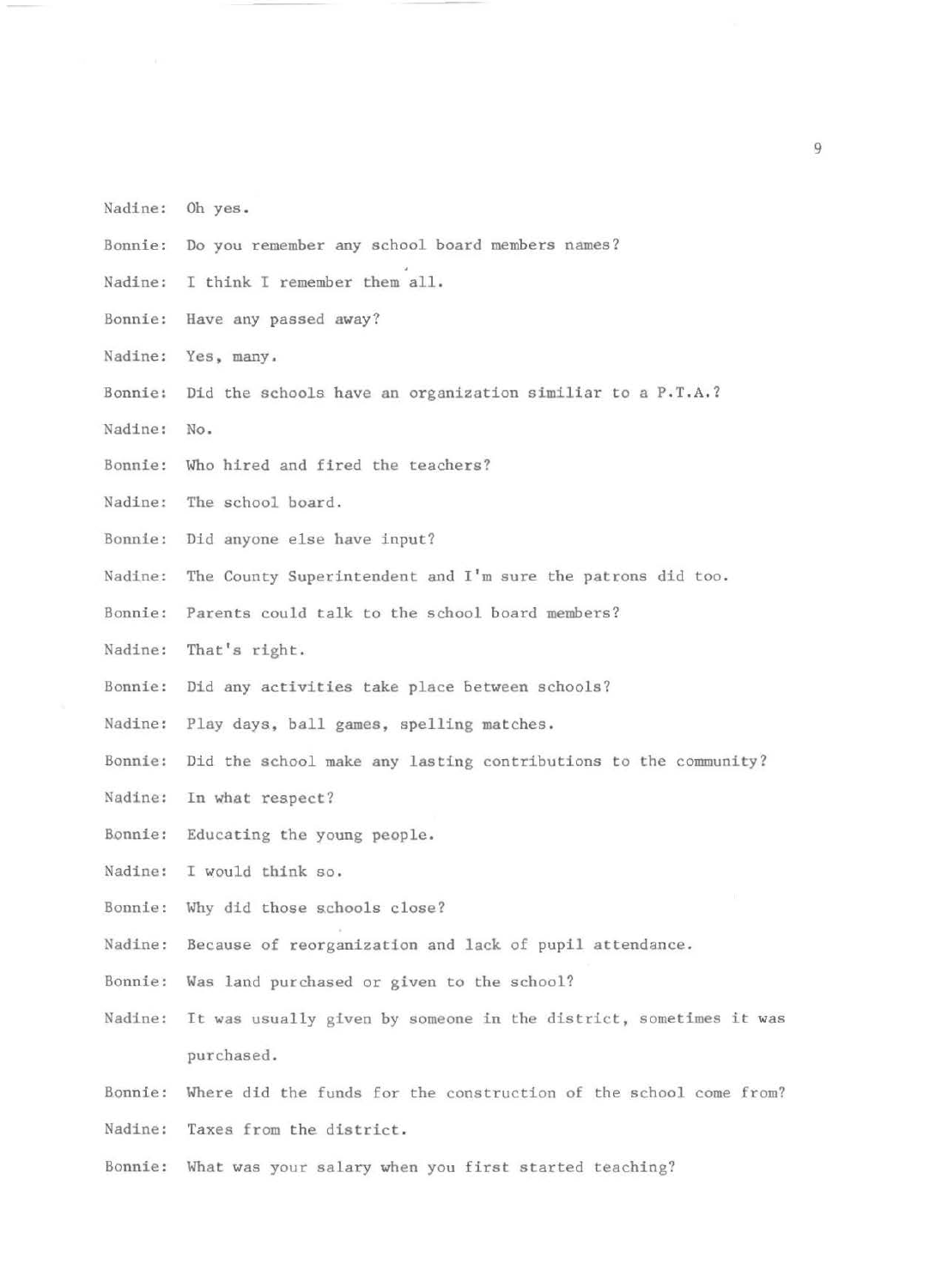- Nadine: Eighty-five dollars a month. And it later dropped to fifty dollars.
- Bonnie: Because of the depression?
- Nadine: Yes.
- Bonnie: What was your salary your last year of teaching?
- Nadine: Six hundred and fifty dollars a month, I think.
- Bonnie: How was your salary determined?
- Nadine: Based on your age, years taught, personality, neatness, recommendations from other schools, amount of education you had.

Bonnie: And that was determined by the board members?

Nadine: Yes.

- Bonnie: Did a teacher have a voice in salary decisions?
- Nadine: Not at that time. In later years, yes. They were allowed to voice their opinion.
- Bonnie: How did you get your pay check?
- Nadine: Board members brought it to the school.
- Bonnie: All right, can we talk about teacher expectation and discipline? Would you describe a typical day before and after school?

Nadine: Well ...

- Bonnie: Did the children get there early?
- Nadine: Oh yes, with their tin lunch pails. I drove everyday. I only boarded two years out of the seventeen that I taught. I drove everyday from eight to fifteen miles.
- Bonnie: You lived here in WaKeeney?
- Nadine: Yes. Arriving at school, went over your lesson plans. All your extra work you placed on the blackboard if you had time. If it was a cold winter day, you had to build your fire and get it started. When you first arrived you'd have to bring in fresh water. And after school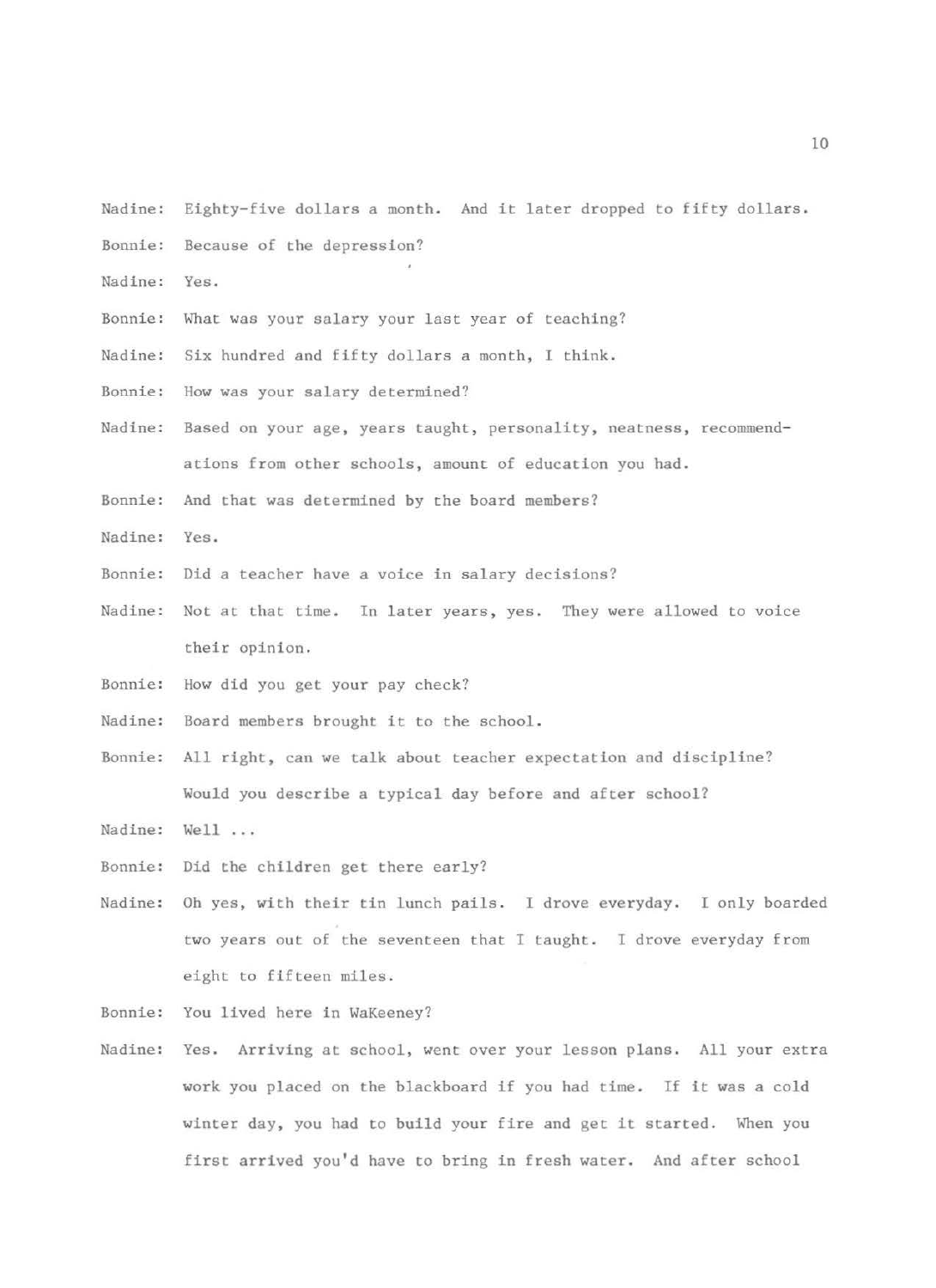you'd have to bring in fuel for the next morning and your fire was banked, the floor swept, blackboard and erasers cleaned. Papers to be graded, I usually took those home because you didn't have time. If the weather was bad, I went home immediately after school because you had to plow all those muddy roads. It seemed like it rained or snowed nearly every day.

- Bonnie: Did you ever get stuck?
- Nadine: Many times.
- Bonnie: I would think so, I've traveled those roads myself. How were teachers expected to conduct themselves in the community?
- Nadine: They were supposed to act like ladies and gentlemen at all times.
- Bonnie: I have seen lists of rules for teachers and some were not able to smoke .
- Nadine: Or go to dances.
- Bonnie: And some ladies were not allowed to be married, were they?
- Nadine: That was before my time.
- Bonnie: Were you in charge of any extra curricular activities?
- Nadine: No, just outside playground and programs that were given at school.
- Bonnie: Was there a problem of teacher turnover?
- Nadine: Yes, there was so many teachers at that time, it was easy to get a certificate.
- Bonnie: Did more than one teacher work in the school?
- Nadine: No.
- Bonnie: Was there a Principal for the school?
- Nadine: No, not in rural schools .
- Bonnie: So you were all under the Superintendent?
- Nadine: Right. In order to teach you just needed a normal training certificate and that didn't require any college work at all.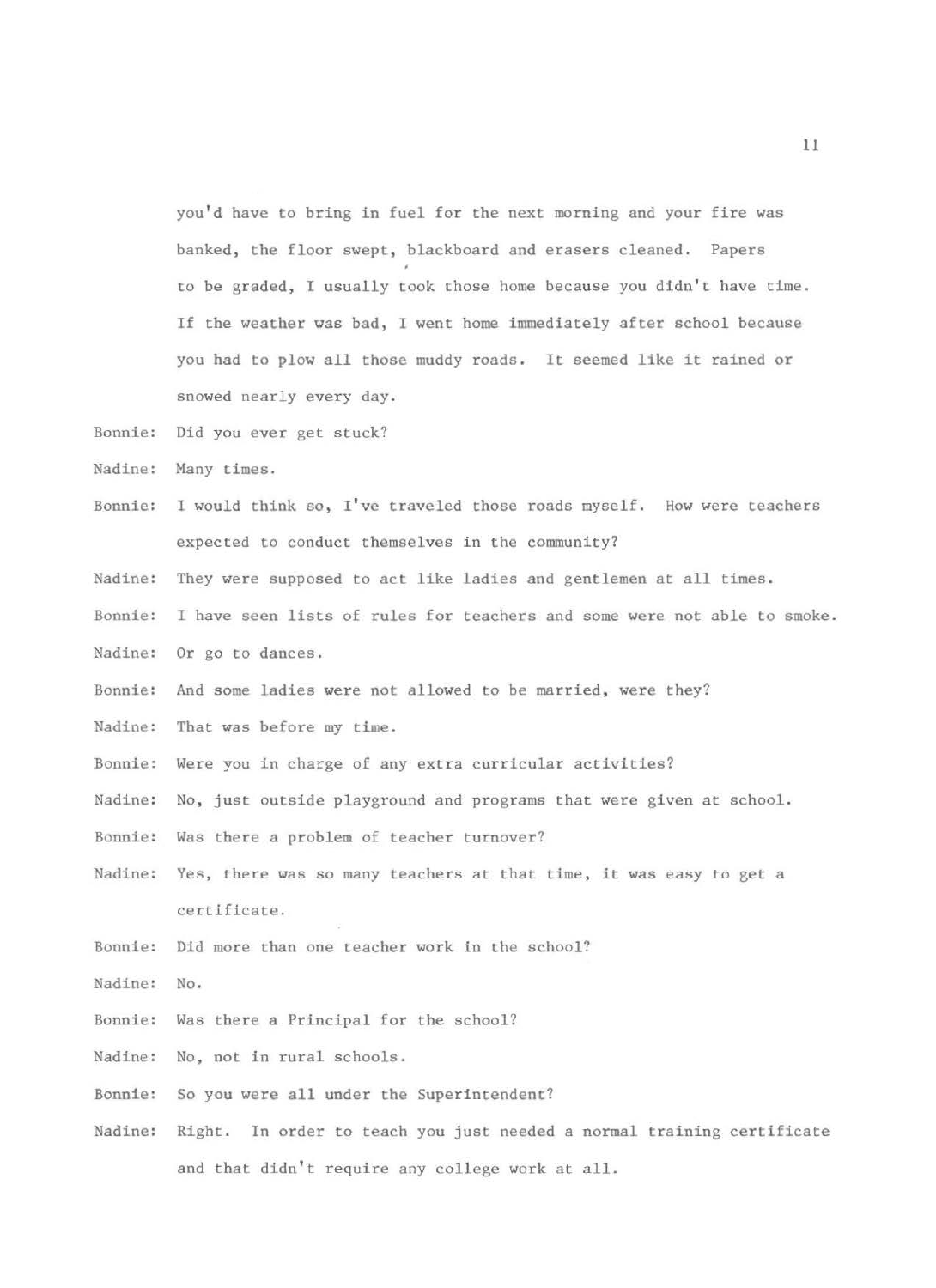Bonnie: Did you have to take a test to get that?

Nadine: Yes.

Bonnie: Where did you take your test?

Nadine: I took mine at Hays. They conducted a summer school and we had to attend summer school and then take a test, and make *a* certain grade.

Bonnie: What evaluation system was used for the teachers?

- Nadine: Well, the County Superintendent visited school during the school year once and she had a report that she had to make to the school board and to the State Superintendent .
- Bonnie: How were discipline problems with the children handled?
- Nadine: Well, the teachers took care of their own discipline problems and if she needed assistance why she usually called in the board or the parents and County Superintendent.

Bonnie: Was corporal punishment or spanking allowed in that day?

Nadine: Yes.

Bonnie: And I suppose parents could be involved in the discipline if they needed to be?

Nadine: Yes, right.

- Bonnie: Were the parents usually cooperative?
- Nadine: Very much so. They believed in discipline at home so it carried over to school.
- Bonnie: Did the female teachers handle discipline differently than the male teachers?
- Nadine: I don't think so.
- Bonnie : I remember your handwriting is so beautiful and artistic. Did you practice a great deal or how did you develop your penmanship?
- Nadine: I took a special course, Spencerian.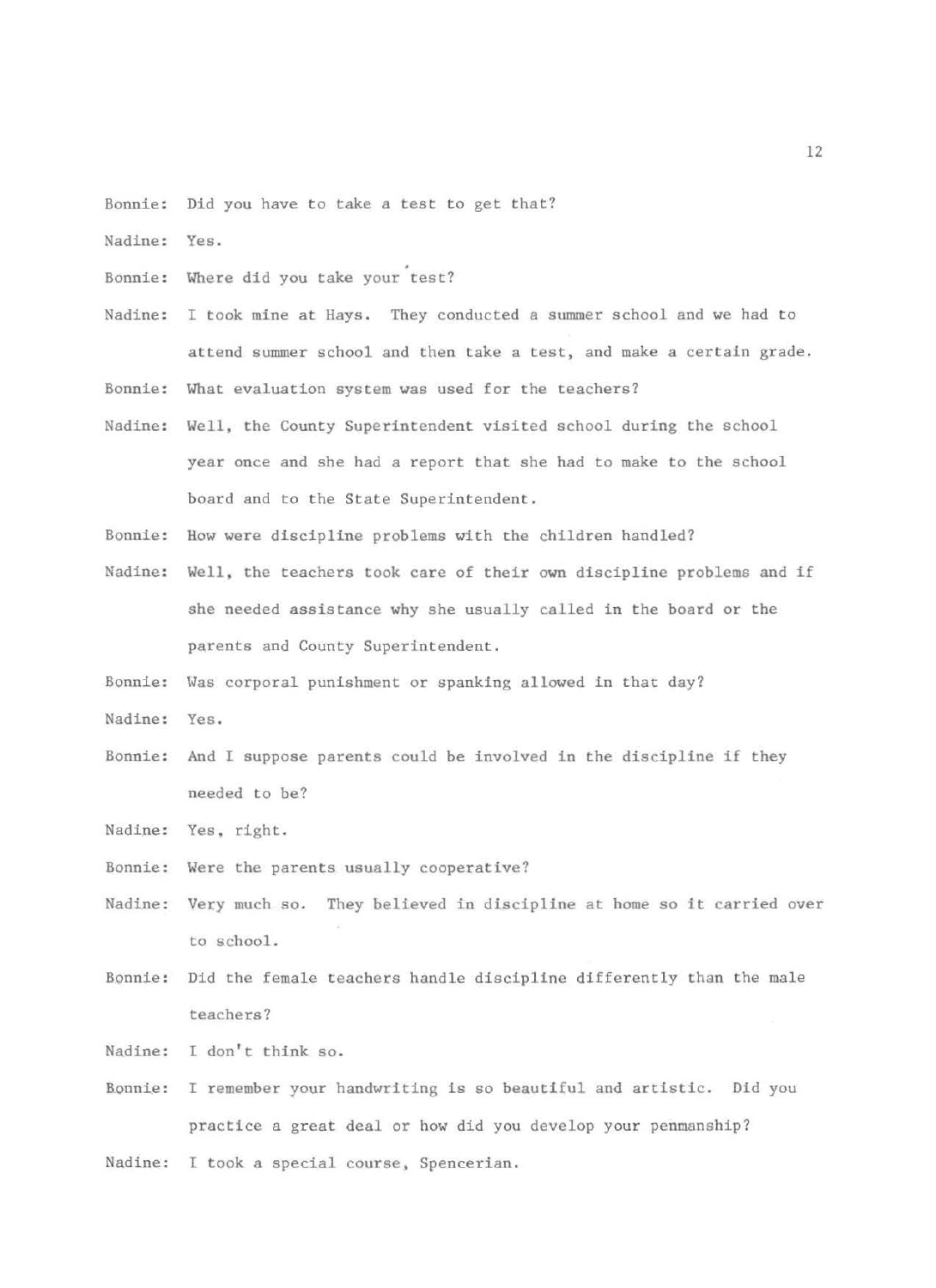- Bonnie: Where did you take the course?
- Nadine: It was correspondence .
- Bonnie: So you did practice quite a bit?
- Nadine: Oh, yes and I enjoyed it. I liked it.
- Bonnie: Shall we go on to the building and supplies? When were the schoolhouses built?
- Nadine: In the 1800's I'm sure.
- Bonnie: By whom?
- Nadine: The patrons. I suppose they determined the place by distance.
- Bonnie: What materials were used to build the schoolhouses?
- Nadine: That's a funny question. Lumber not brick.
- Bonnie: I suppose limestone?
- Nadine: I only know of one limestone building in the entire county.
- Bonnie: One schoolhouse? The rest were wood?
- Nadine: Right.
- Bonnie: You did mention the heating, you had to take care of it?
- Nadine: We had a coal stove, one of those huge ones with a big jacket around it. No lighting.
- Bonnie: Just the windows?
- Nadine: Just the windows. Outdoor toilets.
- Bonnie: How did the school get its water?
- Nadine: Oh, every school had a well.
- Bonnie: Outdoor pump?
- Nadine: Yes, the teachers and pupils carried the water into the building. Had a bucket.
- Bonnie: And what was the significance of the school name?
- Nadine: I really don't know that. I think of Valley School out here. I think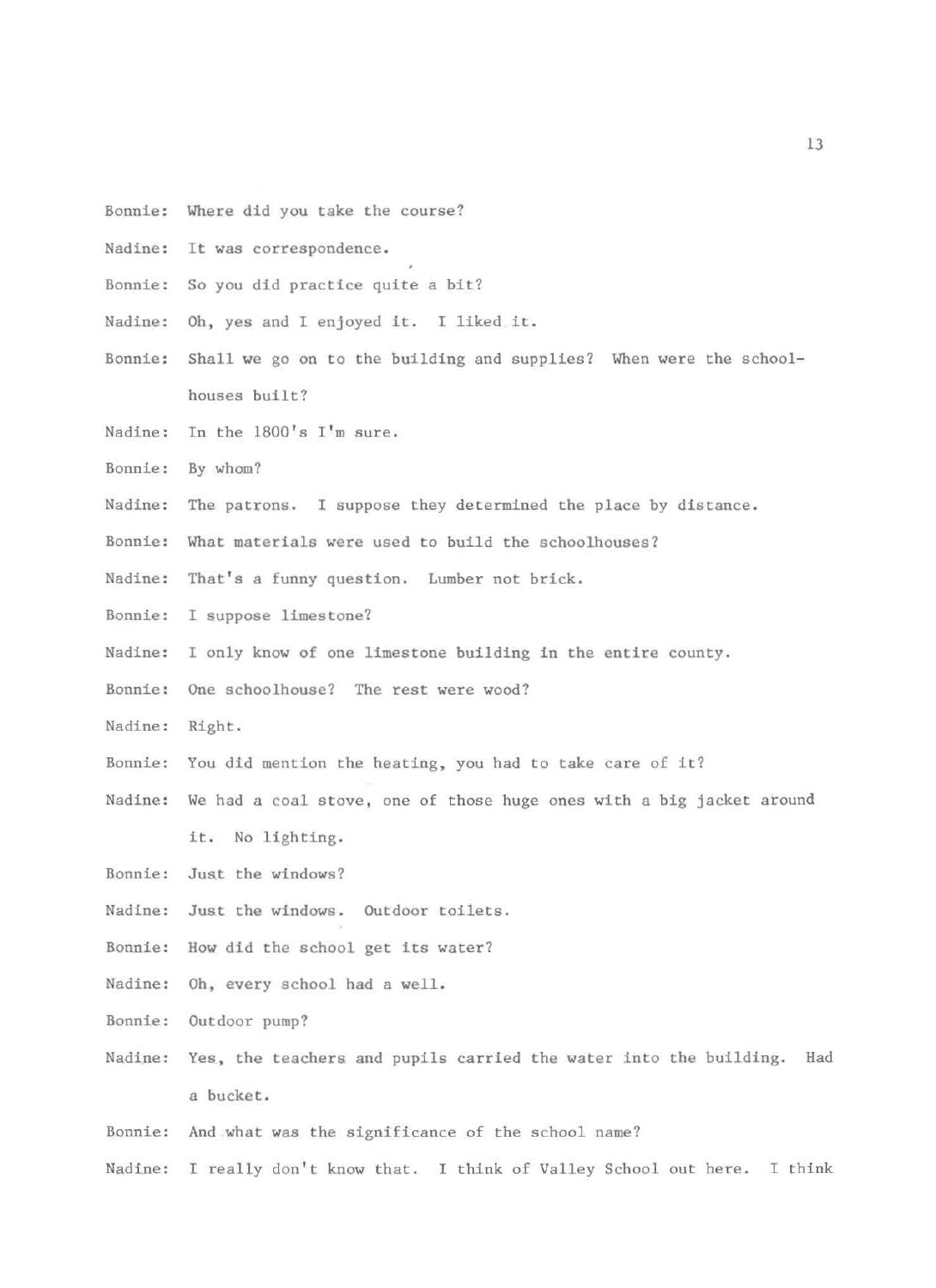it was named Valley because it was in a valley. I don't really know.

- Bonnie: All right. Would you describe the interior of the school. Can you . talk a little bit about how the inside looked?
- Nadine: It was clean and it was always nicely painted, curtains at the windows. The floors were always oiled and the interior ... there wasn't anything in it except the teachers desk and the pupils desks and the stove. The recitation bench.
- Bonnie: Who was in charge of the upkeep of the buildings?
- Nadine: The school board.
- Bonnie: What were some of the physical problems of the buildings at that time?
- Nadine: The buildings were cold because they weren't insulated, there wasn't any indoor plumbing, very little equipment to work with and what supplies you had, the teachers furnished them.
- Bonnie: Sometimes did the children wear sweaters and coats?
- Nadine: Sometimes, not all the time.
- Bonnie: What happened to the schoolhouses?
- Nadine: Well, when we had reorganization, they were sold -- some were kept for community buildings but very few.
- Bonnie: So the people that bought them could do whatever they wanted? Nadine: Yes.
- Bonnie: And what happened to the equipment and supplies after the schools closed?
- Nadine: The supplies that were of any value were -- the Superintendent of Schools looked them over and they took what they could use and the rest were sold at a public auction.
- Ronnie: I believe that's all. Do you have anything else you want to add in closing?